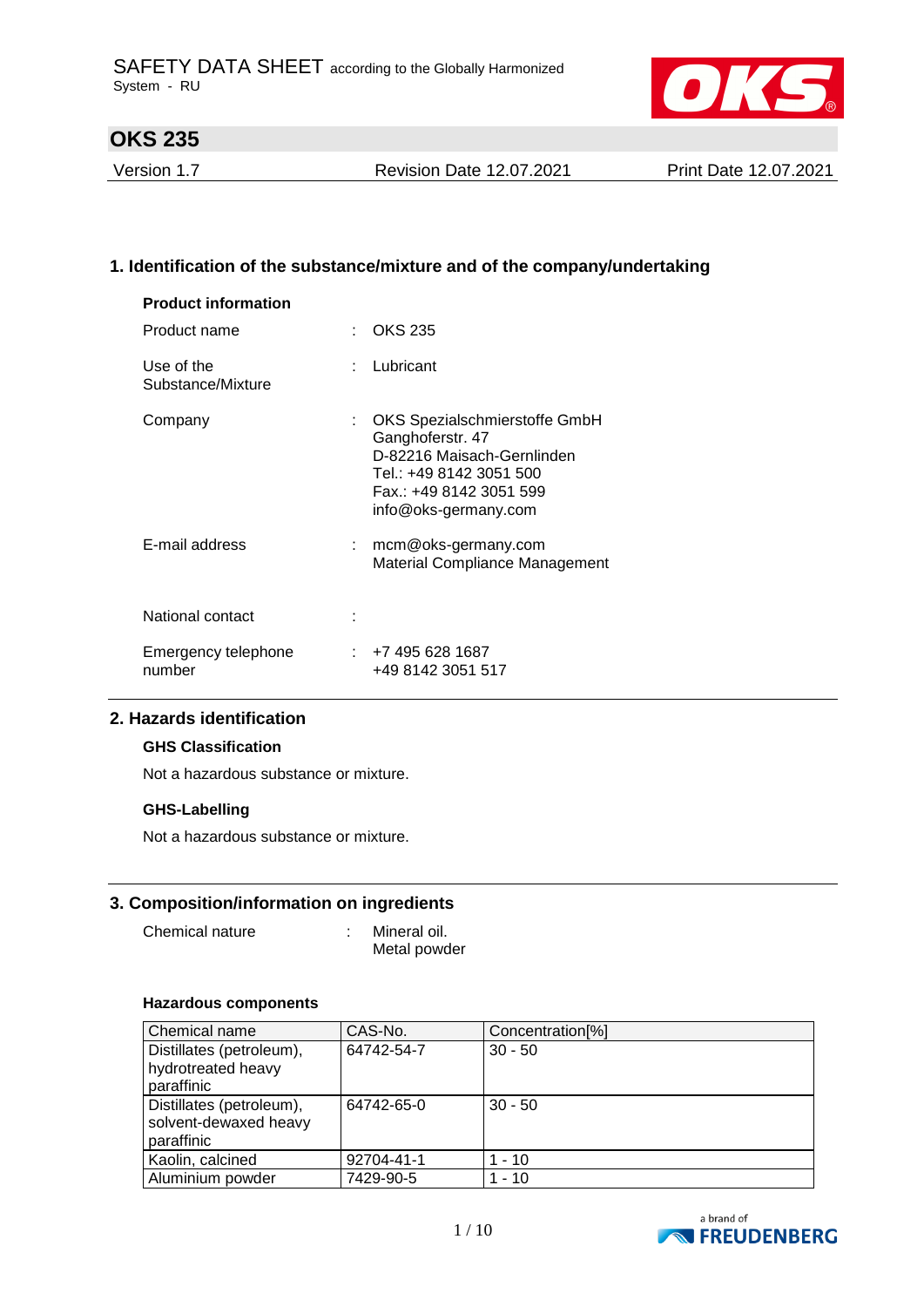

Version 1.7 Revision Date 12.07.2021 Print Date 12.07.2021

| (desensitized)             |            |       |
|----------------------------|------------|-------|
| 2,5-Bis(tert-nonyldithio)- | 89347-09-1 | - 2.5 |
| $ 1,3,4$ -thiadiazole      |            |       |

| 4. First aid measures   |  |                                                                                                                                                                                                    |  |  |  |
|-------------------------|--|----------------------------------------------------------------------------------------------------------------------------------------------------------------------------------------------------|--|--|--|
| If inhaled              |  | Remove person to fresh air. If signs/symptoms continue, get<br>medical attention.<br>Keep patient warm and at rest.<br>If breathing is irregular or stopped, administer artificial<br>respiration. |  |  |  |
| In case of skin contact |  | : Remove contaminated clothing. If irritation develops, get<br>medical attention.<br>Wash off with soap and water.                                                                                 |  |  |  |
| In case of eye contact  |  | Rinse immediately with plenty of water, also under the eyelids,<br>for at least 10 minutes.<br>If eye irritation persists, consult a specialist.                                                   |  |  |  |
| If swallowed            |  | Move the victim to fresh air.<br>Do not induce vomiting without medical advice.                                                                                                                    |  |  |  |
| Notes to physician      |  |                                                                                                                                                                                                    |  |  |  |
| Symptoms                |  | No information available.                                                                                                                                                                          |  |  |  |
| <b>Risks</b>            |  | None known.                                                                                                                                                                                        |  |  |  |
| Treatment               |  | No information available.                                                                                                                                                                          |  |  |  |

### **5. Firefighting measures**

| Suitable extinguishing                  | Use water spray, alcohol-resistant foam, dry chemical or                 |
|-----------------------------------------|--------------------------------------------------------------------------|
| media                                   | carbon dioxide.                                                          |
| Unsuitable extinguishing<br>t.<br>media | High volume water jet                                                    |
| Hazardous combustion<br>products        | Carbon oxides<br>Nitrogen oxides (NOx)<br>Sulphur oxides<br>Metal oxides |
| Special protective                      | In the event of fire, wear self-contained breathing apparatus.           |
| ÷                                       | Use personal protective equipment.                                       |
| equipment for firefighters              | Exposure to decomposition products may be a hazard to                    |

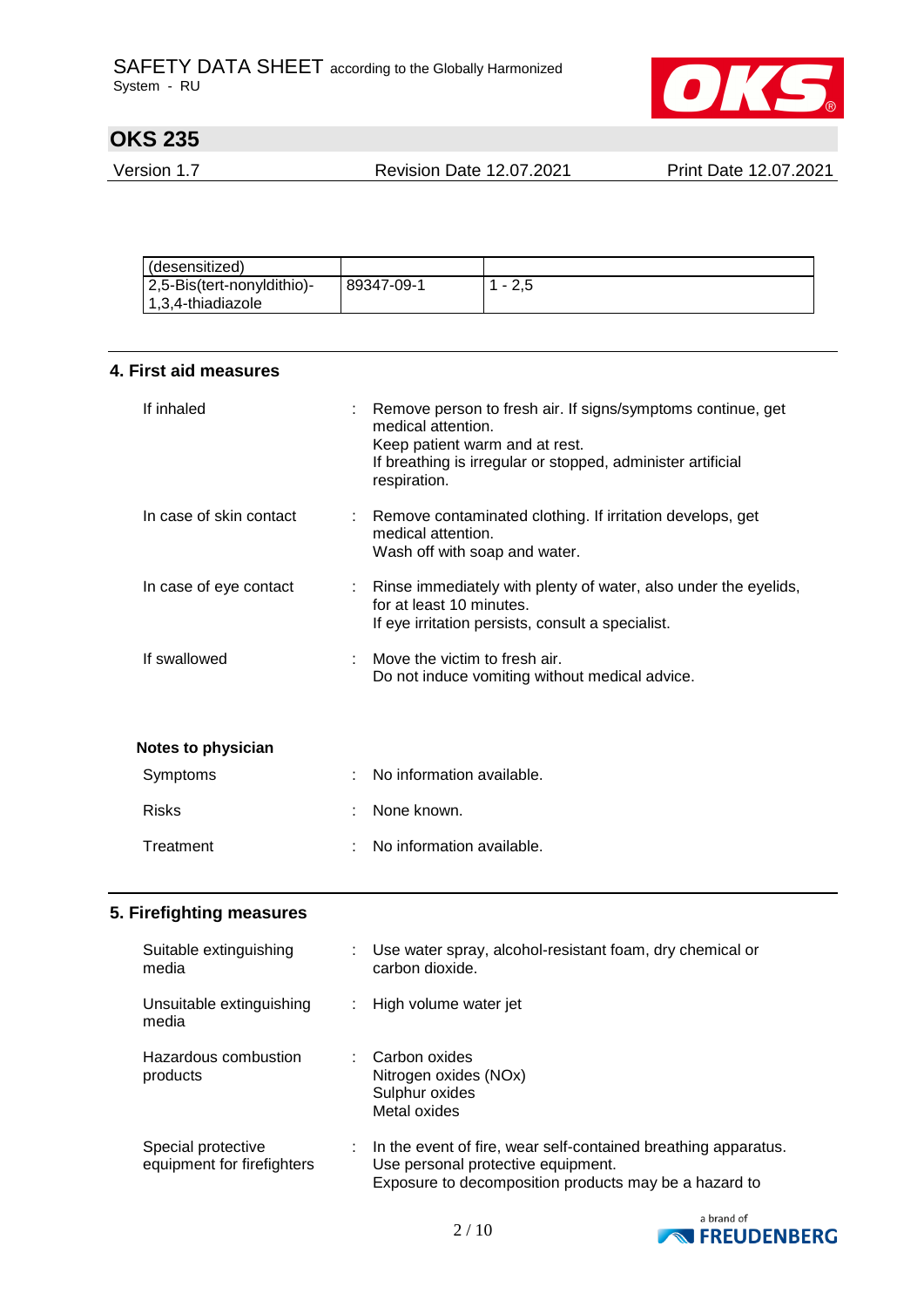

| <b>OKS 235</b>                 |  |                                                                                                                                                                                                                                                                               |                       |  |  |
|--------------------------------|--|-------------------------------------------------------------------------------------------------------------------------------------------------------------------------------------------------------------------------------------------------------------------------------|-----------------------|--|--|
| Version 1.7                    |  | <b>Revision Date 12.07.2021</b>                                                                                                                                                                                                                                               | Print Date 12.07.2021 |  |  |
|                                |  |                                                                                                                                                                                                                                                                               |                       |  |  |
|                                |  |                                                                                                                                                                                                                                                                               |                       |  |  |
|                                |  | health.                                                                                                                                                                                                                                                                       |                       |  |  |
| Further information            |  | Standard procedure for chemical fires.                                                                                                                                                                                                                                        |                       |  |  |
| 6. Accidental release measures |  |                                                                                                                                                                                                                                                                               |                       |  |  |
| Personal precautions           |  | Evacuate personnel to safe areas.<br>Use the indicated respiratory protection if the occupational<br>exposure limit is exceeded and/or in case of product release<br>(dust).<br>Do not breathe vapours, aerosols.<br>Refer to protective measures listed in sections 7 and 8. |                       |  |  |
| Environmental precautions      |  | Try to prevent the material from entering drains or water<br>courses.<br>Local authorities should be advised if significant spillages<br>cannot be contained.                                                                                                                 |                       |  |  |
| Methods for cleaning up        |  | Clean up promptly by sweeping or vacuum.<br>Keep in suitable, closed containers for disposal.                                                                                                                                                                                 |                       |  |  |
| 7. Handling and storage        |  |                                                                                                                                                                                                                                                                               |                       |  |  |
| Handling                       |  |                                                                                                                                                                                                                                                                               |                       |  |  |
| Advice on safe handling        |  | : For personal protection see section 8.<br>Smoking, eating and drinking should be prohibited in the                                                                                                                                                                          |                       |  |  |

| <b>Storage</b> |  |
|----------------|--|

| Keep in properly labelled containers. | Requirements for storage<br>areas and containers |  | : Store in original container.<br>Keep container closed when not in use.<br>Keep in a dry, cool and well-ventilated place.<br>Containers which are opened must be carefully resealed and<br>kept upright to prevent leakage.<br>Store in accordance with the particular national regulations. |
|---------------------------------------|--------------------------------------------------|--|-----------------------------------------------------------------------------------------------------------------------------------------------------------------------------------------------------------------------------------------------------------------------------------------------|
|---------------------------------------|--------------------------------------------------|--|-----------------------------------------------------------------------------------------------------------------------------------------------------------------------------------------------------------------------------------------------------------------------------------------------|

Wash hands and face before breaks and immediately after

application area.

handling the product.

#### **8. Exposure controls/personal protection**

**Components with workplace control parameters**

| <b>Components</b> | CAS-No. | Value | Control    | Update | <b>Basis</b> |
|-------------------|---------|-------|------------|--------|--------------|
|                   |         |       | parameters |        |              |

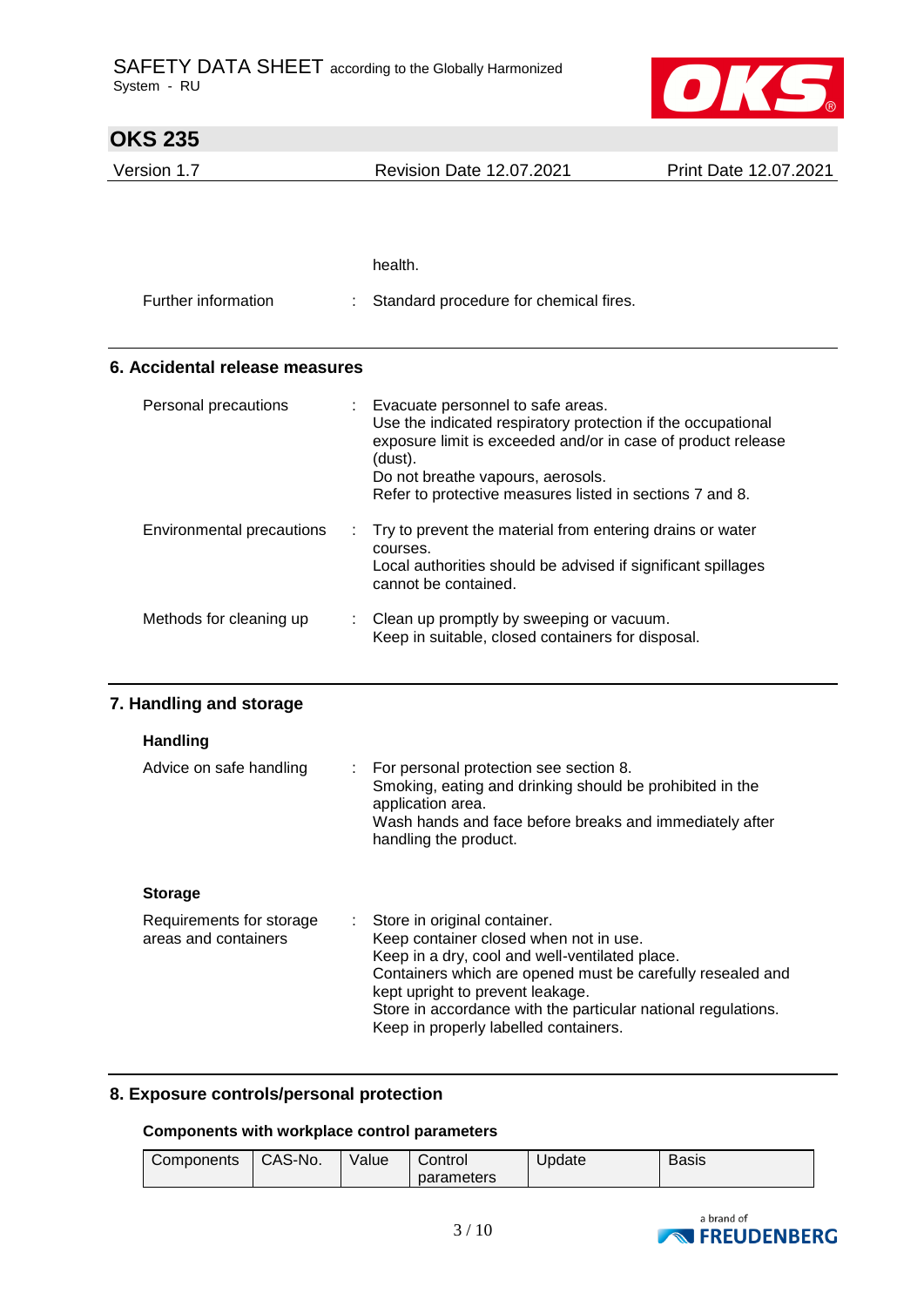

Version 1.7 Revision Date 12.07.2021 Print Date 12.07.2021

| <b>Engineering measures</b>   |   |                                                                                                                                                                                                                                                                                                           |
|-------------------------------|---|-----------------------------------------------------------------------------------------------------------------------------------------------------------------------------------------------------------------------------------------------------------------------------------------------------------|
| none                          |   |                                                                                                                                                                                                                                                                                                           |
| Personal protective equipment |   |                                                                                                                                                                                                                                                                                                           |
| Respiratory protection        | ÷ | Not required; except in case of aerosol formation.<br>Filter type A-P                                                                                                                                                                                                                                     |
| Hand protection               |   | butyl-rubber<br>Manufacturer, importer, supplier: Class 1<br>Break through time: > 10 min<br>Wear protective gloves.<br>The break through time depends amongst other things on the<br>material, the thickness and the type of glove and therefore has<br>to be measured for each case.                    |
| Eye protection                |   | Safety glasses with side-shields                                                                                                                                                                                                                                                                          |
| Hygiene measures              |   | Wash face, hands and any exposed skin thoroughly after<br>handling.                                                                                                                                                                                                                                       |
| Protective measures           |   | The type of protective equipment must be selected according<br>to the concentration and amount of the dangerous substance<br>at the specific workplace.<br>Choose body protection in relation to its type, to the<br>concentration and amount of dangerous substances, and to the<br>specific work-place. |

### **9. Physical and chemical properties**

| Appearance            |                            |
|-----------------------|----------------------------|
| Form<br>Colour        | paste<br>silver            |
| Odour                 | fatty odour<br>slight      |
| Safety data           |                            |
| Flash point           | : Note: Not applicable     |
| Ignition temperature  | Remarks: No data available |
| Lower explosion limit | : Note: No data available  |

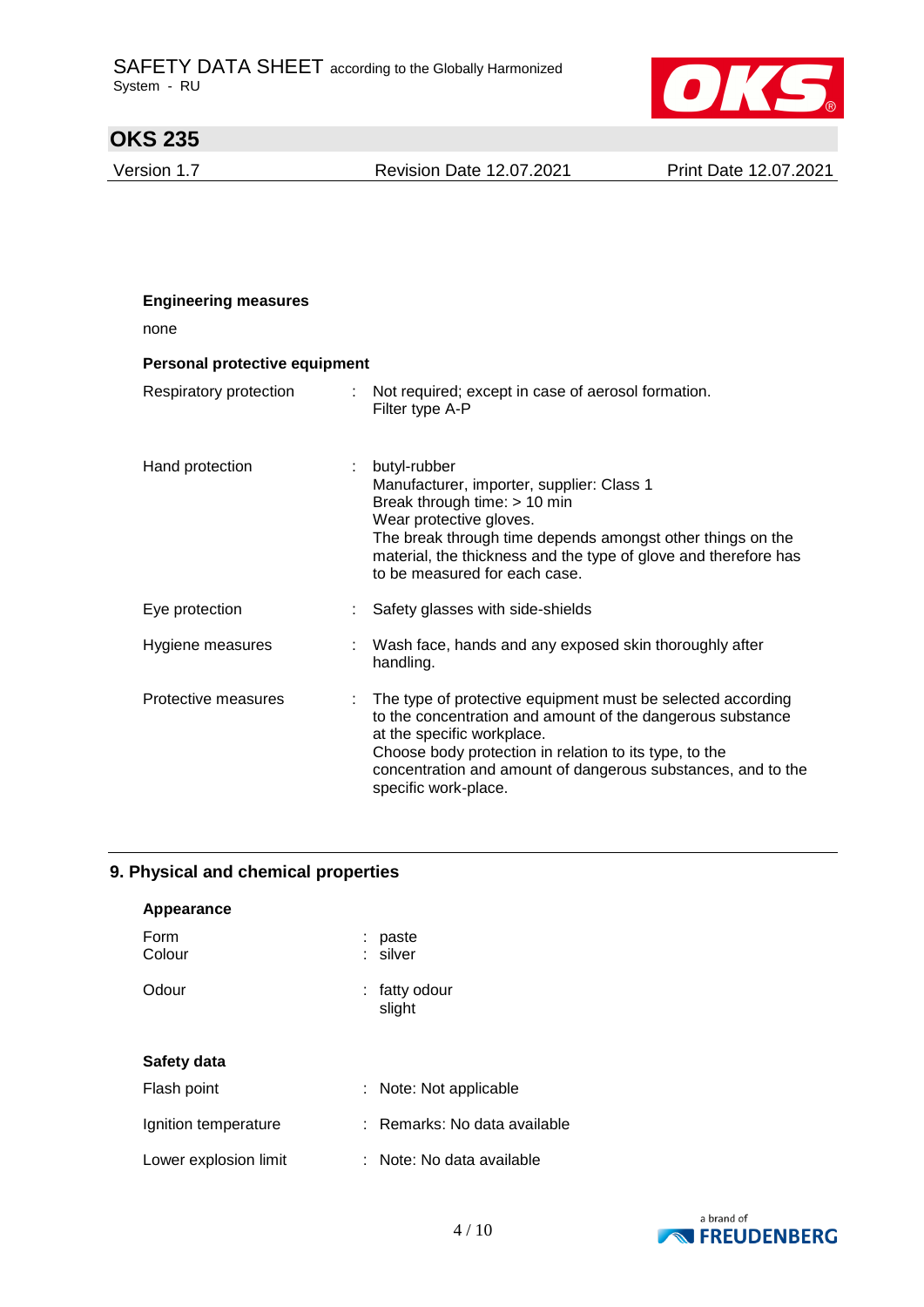

Version 1.7 Revision Date 12.07.2021 Print Date 12.07.2021

| Upper explosion limit                      |   | Note: No data available                                               |
|--------------------------------------------|---|-----------------------------------------------------------------------|
| Flammability (solid, gas)                  |   | <b>Combustible Solids</b>                                             |
| Oxidizing properties                       |   | : Note: No data available                                             |
| Auto-ignition temperature                  |   | : Note: not auto-flammable                                            |
| рH                                         |   | : Note: Not applicable<br>substance/mixture is non-soluble (in water) |
| Drop point                                 | ÷ | 110 °C                                                                |
| Boiling point/boiling range                |   | Note: No data available                                               |
| Sublimation point                          |   | Note: No data available                                               |
| Vapour pressure                            |   | : $< 0.001$ hPa<br>at $20 °C$                                         |
| Density                                    |   | : $0,92$ g/cm3<br>at 20 $\degree$ C                                   |
| <b>Bulk density</b>                        |   | Note: No data available                                               |
| Water solubility                           |   | Note: insoluble                                                       |
| Partition coefficient: n-<br>octanol/water |   | Note: No data available                                               |
| Solubility in other solvents               |   | : Note: No data available                                             |
| Viscosity, dynamic                         |   | Note: No data available                                               |
| Viscosity, kinematic                       |   | : Note: Not applicable                                                |
| Relative vapour density                    |   | Note: No data available                                               |
| Evaporation rate                           |   | Note: No data available                                               |

### **10. Stability and reactivity**

| Conditions to avoid                 | : No conditions to be specially mentioned.                    |
|-------------------------------------|---------------------------------------------------------------|
| Materials to avoid                  | : No materials to be especially mentioned.                    |
| Hazardous decomposition<br>products | : No decomposition if stored and applied as directed.         |
| Thermal decomposition               | : Note: No data available                                     |
| Hazardous reactions                 | : No dangerous reaction known under conditions of normal use. |

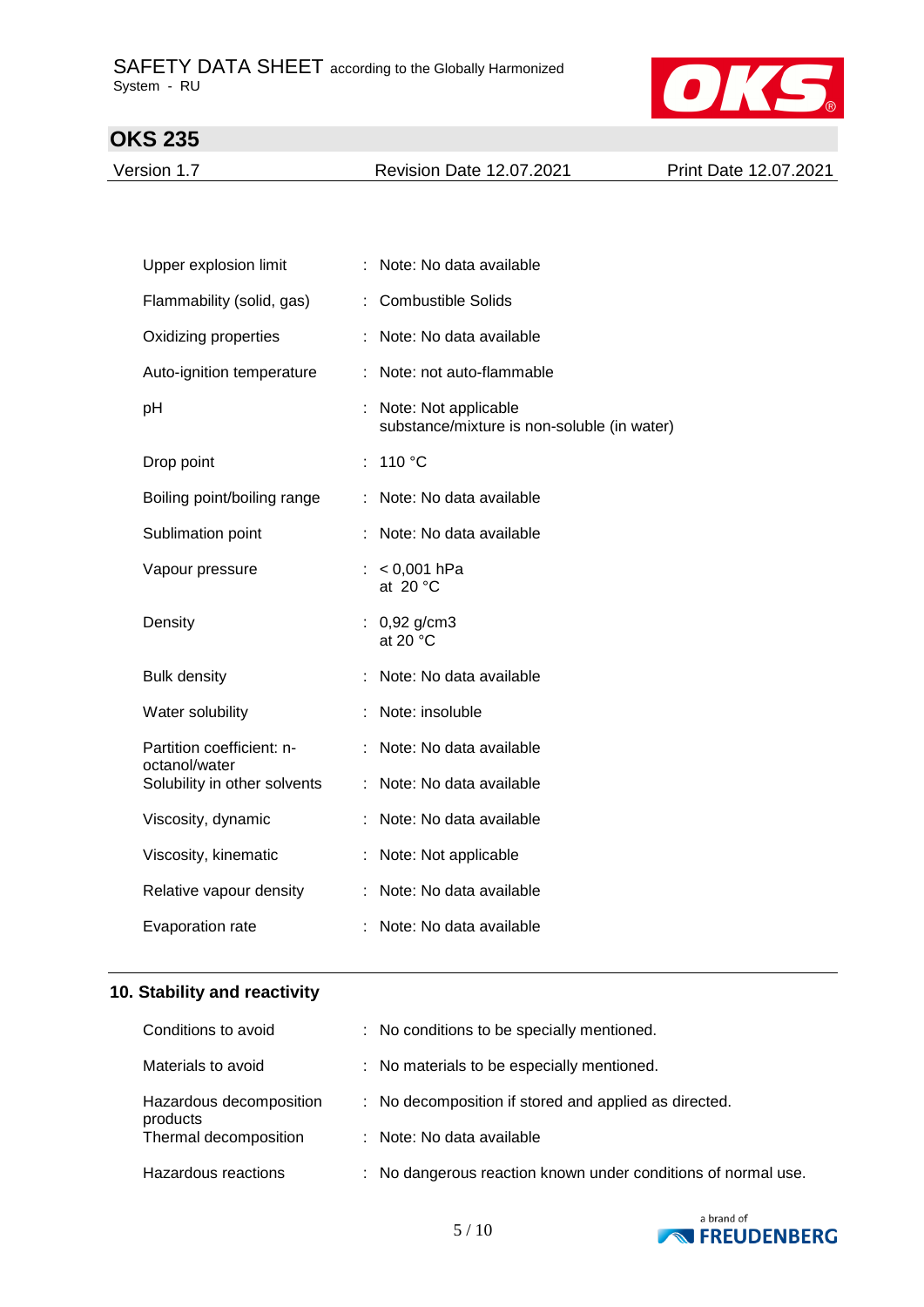

Version 1.7 Revision Date 12.07.2021 Print Date 12.07.2021

#### **11. TOXICOLOGICAL INFORMATION**

| <b>Acute toxicity</b>                                                                         |    |                                                                               |  |  |  |  |  |
|-----------------------------------------------------------------------------------------------|----|-------------------------------------------------------------------------------|--|--|--|--|--|
| Acute oral toxicity                                                                           |    | Remarks: This information is not available.                                   |  |  |  |  |  |
| Acute inhalation toxicity                                                                     |    | : Remarks: This information is not available.                                 |  |  |  |  |  |
| Acute dermal toxicity<br>Distillates (petroleum),<br>hydrotreated heavy paraffinic            |    | : LD50: $> 5.000$ mg/kg<br>Species: Rabbit<br>Method: OECD Test Guideline 402 |  |  |  |  |  |
| Distillates (petroleum),<br>solvent-dewaxed heavy<br>paraffinic                               |    | : LD50: $> 5.000$ mg/kg<br>Species: Rabbit<br>Method: OECD Test Guideline 402 |  |  |  |  |  |
| 2,5-Bis(tert-nonyldithio)-<br>1,3,4-thiadiazole                                               |    | : LD50: > 2.000 mg/kg<br>Species: Rabbit                                      |  |  |  |  |  |
| <b>Skin corrosion/irritation</b>                                                              |    |                                                                               |  |  |  |  |  |
| Skin irritation                                                                               |    | : Remarks: This information is not available.                                 |  |  |  |  |  |
| Serious eye damage/eye irritation                                                             |    |                                                                               |  |  |  |  |  |
| Eye irritation                                                                                |    | : Remarks: This information is not available.                                 |  |  |  |  |  |
| Respiratory or skin sensitisation                                                             |    |                                                                               |  |  |  |  |  |
| Sensitisation                                                                                 | t. | Remarks: This information is not available.                                   |  |  |  |  |  |
| <b>Germ cell mutagenicity</b>                                                                 |    |                                                                               |  |  |  |  |  |
| Genotoxicity in vitro                                                                         |    | : Remarks: No data available                                                  |  |  |  |  |  |
| Genotoxicity in vivo                                                                          |    | : Remarks: No data available                                                  |  |  |  |  |  |
| Carcinogenicity                                                                               |    |                                                                               |  |  |  |  |  |
| Distillates (petroleum),<br>solvent-dewaxed heavy<br>paraffinic<br>Carcinogenicity            |    | : Species: Mouse<br>Print Date: OECD Test Guideline 451                       |  |  |  |  |  |
| Remarks<br>Distillates (petroleum),<br>hydrotreated heavy paraffinic<br><b>Teratogenicity</b> |    | : Not classifiable as a human carcinogen.                                     |  |  |  |  |  |

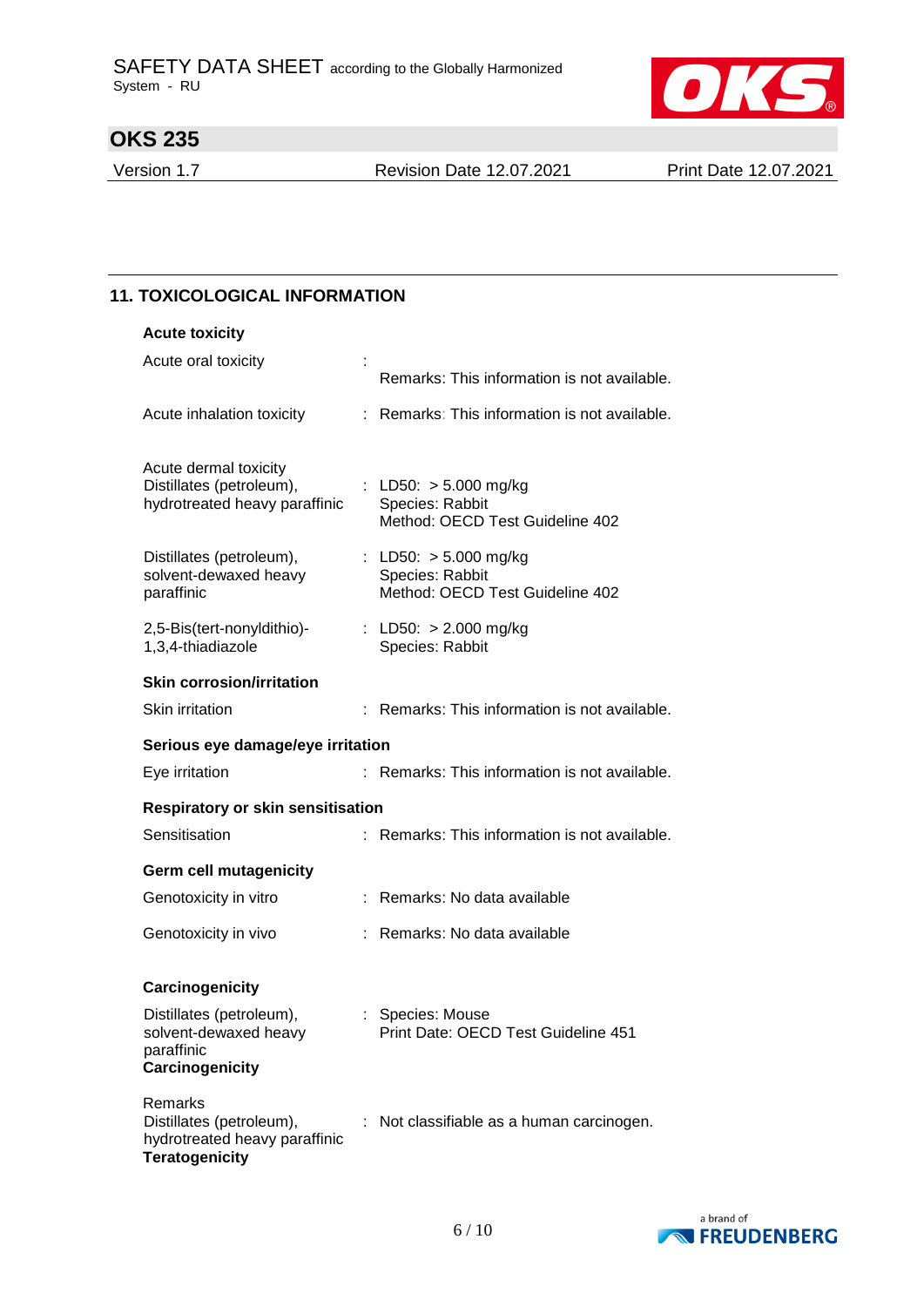

Version 1.7 Revision Date 12.07.2021 Print Date 12.07.2021

| Remarks<br>Distillates (petroleum),<br>hydrotreated heavy paraffinic | : No toxicity to reproduction                                                                                                                                                            |  |  |  |  |  |
|----------------------------------------------------------------------|------------------------------------------------------------------------------------------------------------------------------------------------------------------------------------------|--|--|--|--|--|
| <b>Target Organ Systemic Toxicant - Single exposure</b>              |                                                                                                                                                                                          |  |  |  |  |  |
| Kaolin, calcined                                                     | : Exposure routes: Inhalation<br>Remarks: The substance or mixture is classified as specific<br>target organ toxicant, single exposure, category 3 with<br>respiratory tract irritation. |  |  |  |  |  |
| Target Organ Systemic Toxicant - Repeated exposure                   |                                                                                                                                                                                          |  |  |  |  |  |
|                                                                      | : This information is not available.                                                                                                                                                     |  |  |  |  |  |
| Target Organ Systemic Toxicant - Repeated exposure                   |                                                                                                                                                                                          |  |  |  |  |  |
| <b>Aspiration hazard</b>                                             |                                                                                                                                                                                          |  |  |  |  |  |
| Aspiration toxicity                                                  | : This information is not available.                                                                                                                                                     |  |  |  |  |  |
| Further information                                                  | : Information given is based on data on the components and<br>the toxicology of similar products.                                                                                        |  |  |  |  |  |

### **12. Ecological information**

| <b>Ecotoxicity effects</b>                                        |                                                                                                                                                                                                                          |
|-------------------------------------------------------------------|--------------------------------------------------------------------------------------------------------------------------------------------------------------------------------------------------------------------------|
| Toxicity to fish                                                  | Remarks:<br>No data available                                                                                                                                                                                            |
| Toxicity to daphnia and other : Remarks:<br>aquatic invertebrates | No data available                                                                                                                                                                                                        |
| Toxicity to algae                                                 | : Remarks:<br>No data available                                                                                                                                                                                          |
| Toxicity to bacteria                                              | : Remarks:<br>No data available                                                                                                                                                                                          |
| Distillates (petroleum),<br>hydrotreated heavy paraffinic         | Toxicity to daphnia and other aquatic invertebrates (Chronic toxicity)<br>: NOEC: $10 \text{ mg/l}$<br>Exposure time: 21 d<br>Species: Daphnia magna (Water flea)<br>semi-static test<br>Method: OECD Test Guideline 211 |

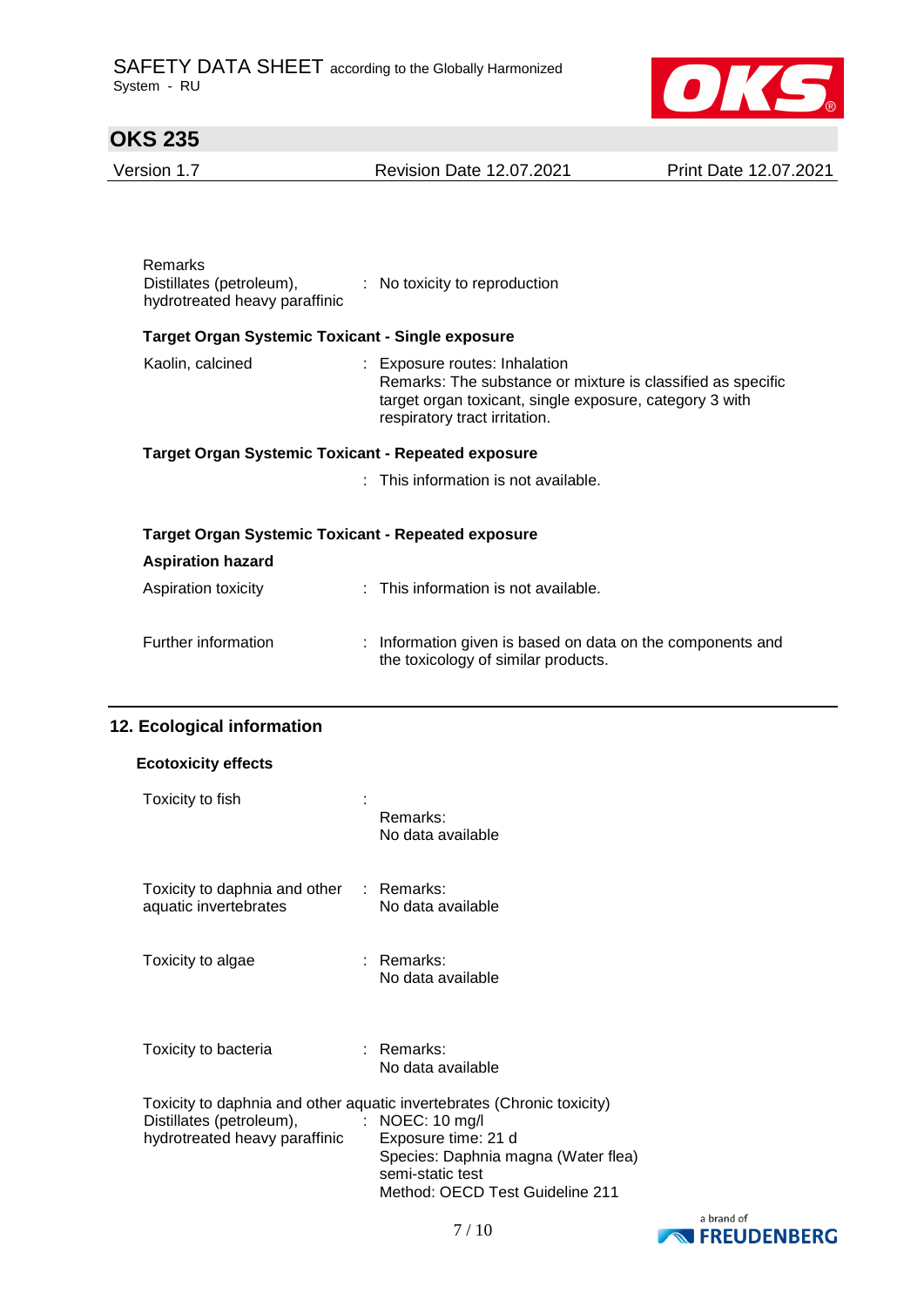

Version 1.7 Revision Date 12.07.2021 Print Date 12.07.2021

| Distillates (petroleum),<br>solvent-dewaxed heavy<br>paraffinic                                                                                                                            | $\therefore$ NOEC: 10 mg/l<br>Exposure time: 21 d<br>Species: Daphnia magna (Water flea)                                                                                                                                       |
|--------------------------------------------------------------------------------------------------------------------------------------------------------------------------------------------|--------------------------------------------------------------------------------------------------------------------------------------------------------------------------------------------------------------------------------|
| Elimination information (persistence and degradability)                                                                                                                                    |                                                                                                                                                                                                                                |
| Bioaccumulation                                                                                                                                                                            | $:$ Remarks:<br>This mixture contains no substance considered to be<br>persistent, bioaccumulating and toxic (PBT).<br>This mixture contains no substance considered to be very<br>persistent and very bioaccumulating (vPvB). |
| Mobility                                                                                                                                                                                   | : Remarks:<br>No data available                                                                                                                                                                                                |
| Distribution among<br>environmental compartments                                                                                                                                           | : Remarks:<br>No data available                                                                                                                                                                                                |
| Biodegradability                                                                                                                                                                           | : Remarks:<br>No data available                                                                                                                                                                                                |
| Physico-chemical<br>removability                                                                                                                                                           | : Remarks:<br>No data available                                                                                                                                                                                                |
| <b>Further information on ecology</b>                                                                                                                                                      |                                                                                                                                                                                                                                |
| Short-term (acute) aquatic hazard<br>Aluminium powder<br>(desensitized)                                                                                                                    | : This product has no known ecotoxicological effects.                                                                                                                                                                          |
| Long-term (chronic) aquatic hazard<br>Aluminium powder<br>(desensitized)<br>Aluminium powder<br>(desensitized)<br>Aluminium powder<br>(desensitized)<br>Aluminium powder<br>(desensitized) | : This product has no known ecotoxicological effects.                                                                                                                                                                          |
| <b>Results of PBT assessment</b><br>Distillates (petroleum),<br>hydrotreated heavy paraffinic<br>Additional ecological<br>information                                                      | Non-classified vPvB substance, Non-classified PBT substance<br>No information on ecology is available.                                                                                                                         |

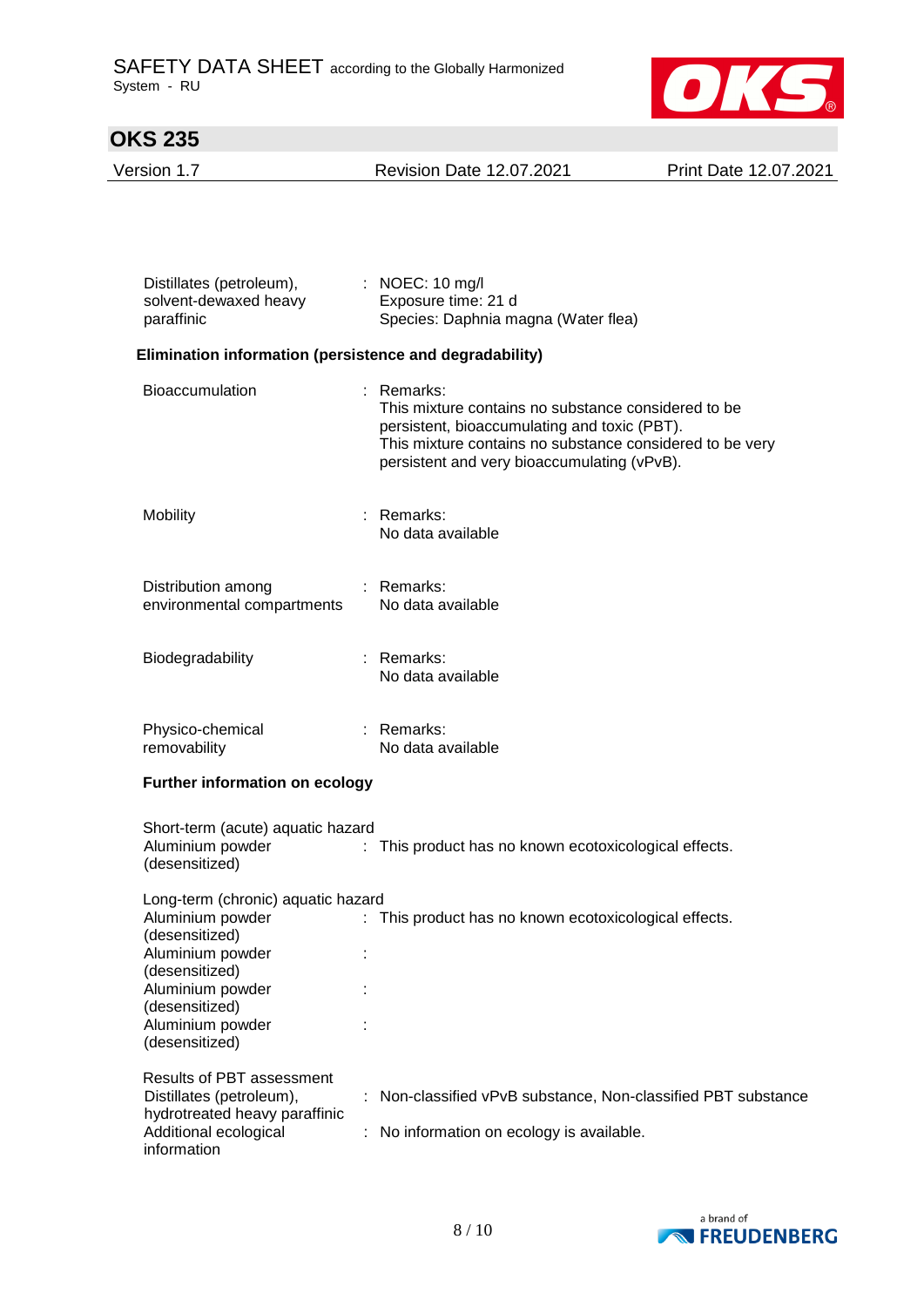

Version 1.7 Revision Date 12.07.2021 Print Date 12.07.2021

| 13. Disposal considerations |  |                                                                                                                                                                        |  |  |  |
|-----------------------------|--|------------------------------------------------------------------------------------------------------------------------------------------------------------------------|--|--|--|
| Product                     |  | The product should not be allowed to enter drains, water<br>courses or the soil.                                                                                       |  |  |  |
| Contaminated packaging      |  | Packaging that is not properly emptied must be disposed of as<br>the unused product.<br>Dispose of waste product or used containers according to local<br>regulations. |  |  |  |

### **14. Transport information**

**ADR**

Not dangerous goods

### **IATA**

Not dangerous goods

### **IMDG**

Not dangerous goods

#### **RID**

Not dangerous goods

| Other information |  |  | No special precautions required. |  |
|-------------------|--|--|----------------------------------|--|
|-------------------|--|--|----------------------------------|--|

#### **15. Regulatory information**

#### **16. Other information**

#### **Further information**

The information provided in this Safety Data Sheet is correct to the best of our knowledge, information and belief at the date of its publication. The information given is designed only as a guidance for safe handling, use, processing, storage, transportation, disposal and release and is not to be considered a warranty or quality specification. The information relates only to the specific